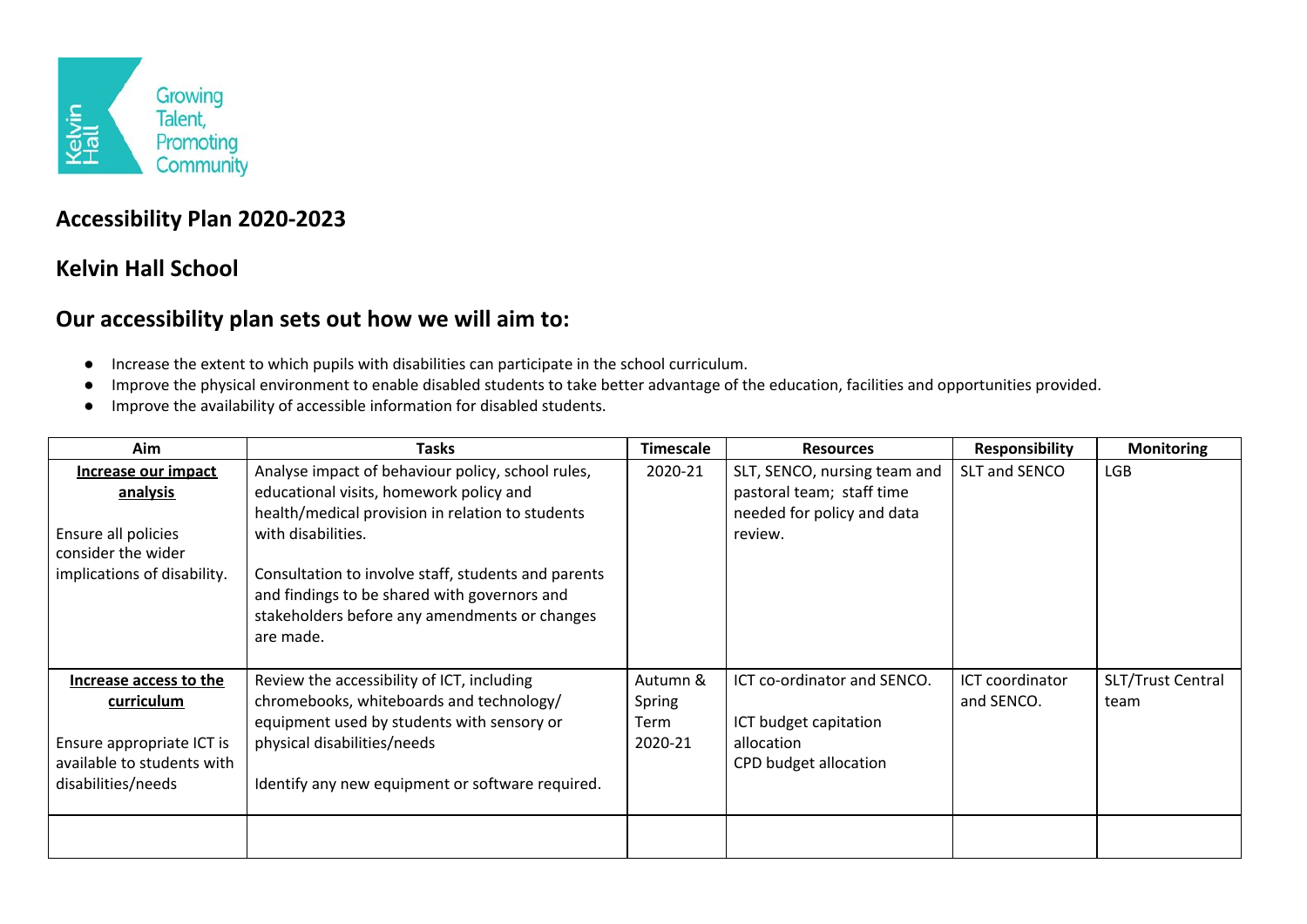| <b>Increase</b>                                           | Ensure, through quality first teaching that all staff                                                  | Review           | Continue development of                            | All staff.        | SENCO through        |
|-----------------------------------------------------------|--------------------------------------------------------------------------------------------------------|------------------|----------------------------------------------------|-------------------|----------------------|
| access to the curriculum                                  | take responsibility as teachers for students with                                                      | September        | personalised learning.                             |                   | lesson               |
|                                                           | SEND ensuring the curriculum offers a differentiated                                                   | 2021             |                                                    |                   | observations and     |
| Create effective learning                                 | offer to all pupils.                                                                                   |                  |                                                    |                   | sampling of work.    |
| environments for all.                                     |                                                                                                        |                  |                                                    |                   |                      |
|                                                           | Curriculum progress is tracked for all pupils,                                                         |                  |                                                    |                   |                      |
|                                                           | including those with disabilities.                                                                     |                  |                                                    |                   |                      |
|                                                           | Targets are set effectively and are appropriate for                                                    |                  |                                                    |                   |                      |
|                                                           | pupils with additional needs.                                                                          |                  |                                                    |                   |                      |
|                                                           |                                                                                                        |                  |                                                    |                   | <b>SLT &amp; LGB</b> |
|                                                           | The curriculum is reviewed to ensure it meets the                                                      |                  | Support from partner schools                       | SENCO and SLT     |                      |
|                                                           | needs of all pupils                                                                                    |                  | and agencies.                                      |                   |                      |
|                                                           |                                                                                                        | Autumn           |                                                    |                   | <b>SLT &amp; LGB</b> |
|                                                           | Ensure all classrooms and resources are organised                                                      | <b>Term 2020</b> | Twilight inset sessions.                           | SLT, SENCO and    |                      |
|                                                           | in accordance with student need - including the role                                                   | and Spring       |                                                    | other staff as    |                      |
|                                                           | of support staff.                                                                                      | <b>Term 2021</b> |                                                    | appropriate.      |                      |
|                                                           |                                                                                                        |                  |                                                    |                   | <b>SLT</b>           |
|                                                           | Develop appropriate provision for students unable                                                      |                  | Time needed for SLT, SENCO                         | Hub manager.      |                      |
|                                                           | to access age-related curriculum.                                                                      |                  | and Hub manager to liaise.                         |                   |                      |
|                                                           |                                                                                                        |                  |                                                    |                   |                      |
|                                                           | Provide an ongoing programme of staff training in                                                      |                  | CPD budget allocation                              |                   |                      |
|                                                           | disability awareness to reflect the diverse needs of                                                   |                  | Faculty budget allocation                          |                   |                      |
|                                                           | students within school.                                                                                |                  | SEN budget allocation                              |                   |                      |
|                                                           |                                                                                                        |                  | Curriculum budget allocation                       |                   |                      |
|                                                           | Seek feedback on the current status of The Hub.                                                        |                  | ICT software allocation                            |                   |                      |
|                                                           | How does it fit with ACCESS and mainstream                                                             |                  | budget                                             |                   |                      |
|                                                           | provision for students with ASC?                                                                       |                  |                                                    |                   |                      |
|                                                           | Ensure school activities are accessible to all students                                                | Review           |                                                    | SLT and LGB       | SLT and LGB          |
| <b>Access to Wider</b>                                    |                                                                                                        |                  | Training needed re: risk                           |                   |                      |
| <b>Curriculum</b>                                         | and audit participation to identify any barriers.                                                      | September        | assessments.                                       |                   |                      |
|                                                           |                                                                                                        | 2021             |                                                    |                   |                      |
| Increase participation in<br>school activities (including | Seek advice if necessary re: alternative appropriate<br>venues for e.g. work experience placements and |                  | Visits budget allocation<br>Work experience budget |                   |                      |
| out of/after school                                       | residential trips.                                                                                     |                  | allocation                                         |                   |                      |
| activities).                                              |                                                                                                        |                  |                                                    |                   |                      |
| <b>Improve and maintain</b>                               | Review personal evacuation plans.                                                                      | Review           | SENCO, Hub manager and SLT                         | Site manager, SLT | SLT and LGB          |
| safe access, exits to the                                 |                                                                                                        | September        |                                                    | and SENCO         | Headteacher          |
| physical environment                                      |                                                                                                        | 2021             |                                                    | Headteacher       |                      |
|                                                           |                                                                                                        |                  |                                                    |                   |                      |